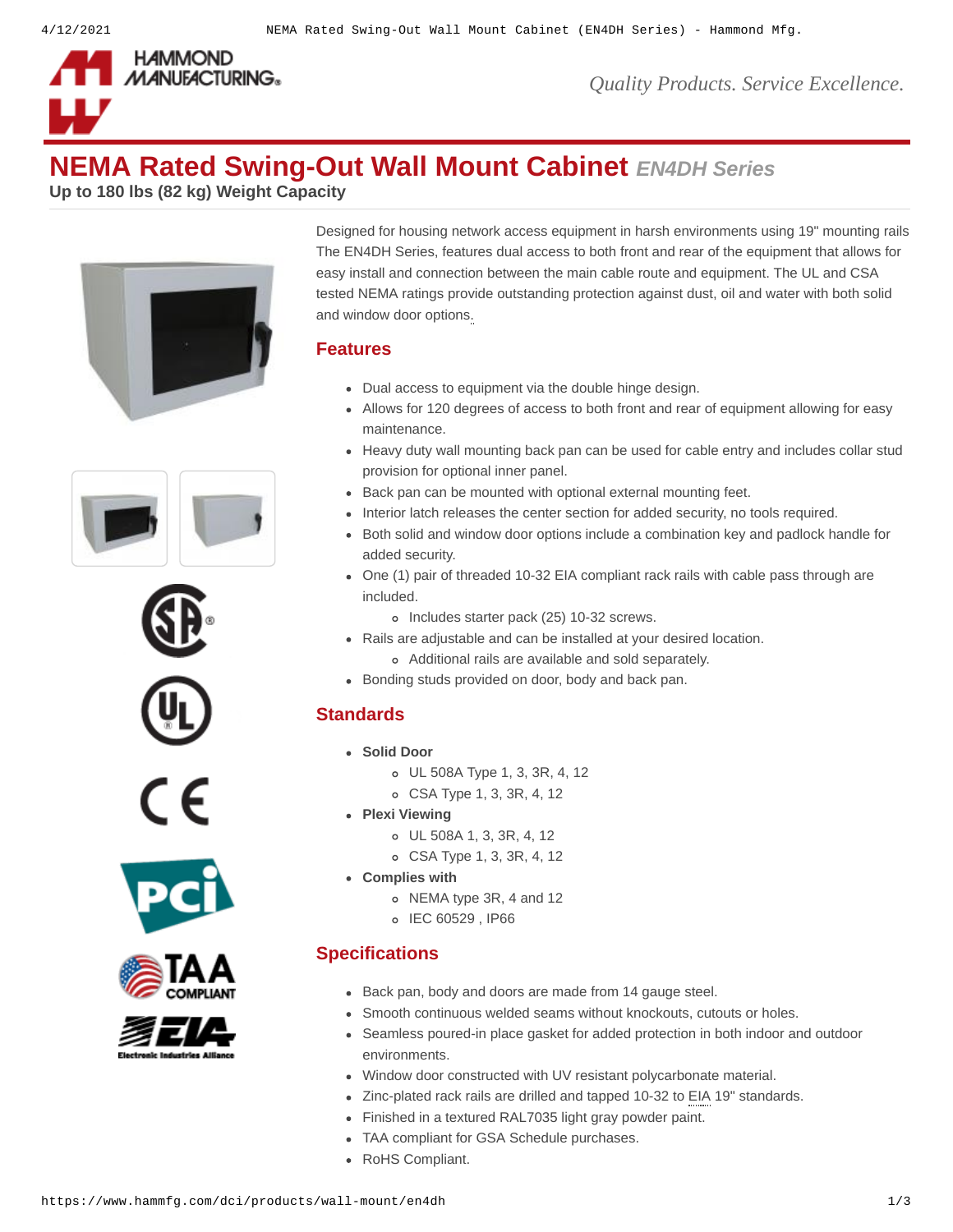

- 4/12/2021 NEMA Rated Swing-Out Wall Mount Cabinet (EN4DH Series) Hammond Mfg.
	- Manufactured in North America.

#### **Accessories**

- 
- [Horizontal Steel Finger Cable Manager](https://www.hammfg.com/dci/products/accessories/pcmds?referer=640&itm_type=accessory) [Horizontal Lacing Strip](https://www.hammfg.com/dci/products/accessories/hcm?referer=640&itm_type=accessory)
- 
- 
- 
- 
- [900-1200 BTU/H Outdoor Air Conditioner](https://www.hammfg.com/electrical/products/climate/dts3031?referer=640&itm_type=accessory) [Grounding & Bonding](https://www.hammfg.com/dci/products/accessories/grounding?referer=640&itm_type=accessory)
- 
- [125-1300 W Fan Heater with Thermostat](https://www.hammfg.com/electrical/products/climate/flh?referer=640&itm_type=accessory)
- [Rack Panels](https://www.hammfg.com/dci/products/accessories/panels?referer=640&itm_type=accessory) **[Horizontal Hinged Cable Manager](https://www.hammfg.com/dci/products/accessories/pcmdd?referer=640&itm_type=accessory) Horizontal Hinged Cable Manager** 
	-
	- [Universal Rack Shelf](https://www.hammfg.com/dci/products/accessories/ras?referer=640&itm_type=accessory) **[Adjustable Rack Mount DIN Rail Kit](https://www.hammfg.com/dci/products/accessories/rmad?referer=640&itm_type=accessory)**
	- [Rack Unit Label](https://www.hammfg.com/dci/products/accessories/rulbk?referer=640&itm_type=accessory) **[Mounting Foot Kit](https://www.hammfg.com/electrical/products/accessories/emf?referer=640&itm_type=accessory)**
- [Pole Mounting Kit](https://www.hammfg.com/electrical/products/accessories/pmk?referer=640&itm_type=accessory) **[17-38 CFM Filterfans](https://www.hammfg.com/electrical/products/climate/pf11?referer=640&itm_type=accessory)**
- [Climate Control Sizing Software](https://www.hammfg.com/electrical/hss?referer=640&itm_type=accessory) [900-1300 BTU/H Indoor Air Conditioner](https://www.hammfg.com/electrical/products/climate/dts3021?referer=640&itm_type=accessory)
	-
- [10-32 Mounting Hardware](https://www.hammfg.com/dci/products/accessories/mounting-hardware/10-32?referer=640&itm_type=accessory) **Conservation Conservation Conservation** [PDUs and Outlet Strips](https://www.hammfg.com/electronics/outlet-strips?referer=640&itm_type=accessory)



| <b>Solid Door</b>    | <b>Window Door</b>    |        | <b>Overall Dimensions</b> |       | Rack         |               |       | <b>Mounting Dimensions</b> | Suggested            |
|----------------------|-----------------------|--------|---------------------------|-------|--------------|---------------|-------|----------------------------|----------------------|
| <b>I</b> Part No.    | Part No.              | Height | Width                     | Depth | <b>Units</b> | <b>Height</b> | Width | <b>Center Depth</b>        | <b>Load Capacity</b> |
| EN4DH162415LG        | <b>EN4DH162415WLG</b> | 16.00  | 24.00                     | 15.01 | 7U           | 12.25         | 19.00 | 9.51                       | 100 lb (45 kg)       |
| EN4DH162424LG        | <b>EN4DH162424WLG</b> | 16.00  | 24.00                     | 24.00 | 7U           | 12.25         | 19.00 | 18.50                      | 100 lb (45 kg)       |
| EN4DH202424LG        | <b>EN4DH202424WLG</b> | 20.00  | 24.00                     | 24.00 | <b>10U</b>   | 17.50         | 19.00 | 18.50                      | 100 lb (45 kg)       |
| <b>EN4DH242424LG</b> | <b>EN4DH242424WLG</b> | 24.00  | 24.00                     | 24.00 | <b>12U</b>   | 21.00         | 19.00 | 18.50                      | 120 lb (54 kg)       |
| EN4DH362424LG        | <b>EN4DH362424WLG</b> | 36.00  | 24.00                     | 24.00 | 19U          | 33.25         | 19.00 | 18.50                      | 140 lb (64 kg)       |
| <b>EN4DH482424LG</b> | <b>EN4DH482424WLG</b> | 48.00  | 24.00                     | 24.00 | <b>26U</b>   | 45.50         | 19.00 | 18.50                      | 180 lb (82 kg)       |

# **Clearance Products (50% off Regular Price)**

| <b>Window Door</b> | <b>Overall Dimensions</b> |       | Rack  | <b>Mounting Dimensions</b> |        |       | Suggested           |                      |
|--------------------|---------------------------|-------|-------|----------------------------|--------|-------|---------------------|----------------------|
| <b>Part No.</b>    | Height                    | Width | Depth | Units                      | Height | Width | <b>Center Depth</b> | <b>Load Capacity</b> |
| EN4DH242415WLG     | 24.00                     | 24.00 | 15.01 | 12U                        | 21.00  | 19.00 | 9.51                | 120 lb (54 kg)       |
| EN4DH362415WLG     | 36.00                     | 24.00 | 15.01 | 19U                        | 33.25  | 19.00 | 9.51                | 140 lb (64 kg)       |

# **Optional Rear Inner Panel Optional Additional Pair of Panel Rails**

https://www.hammfg.com/dci/products/wall-mount/en4dh 2/3